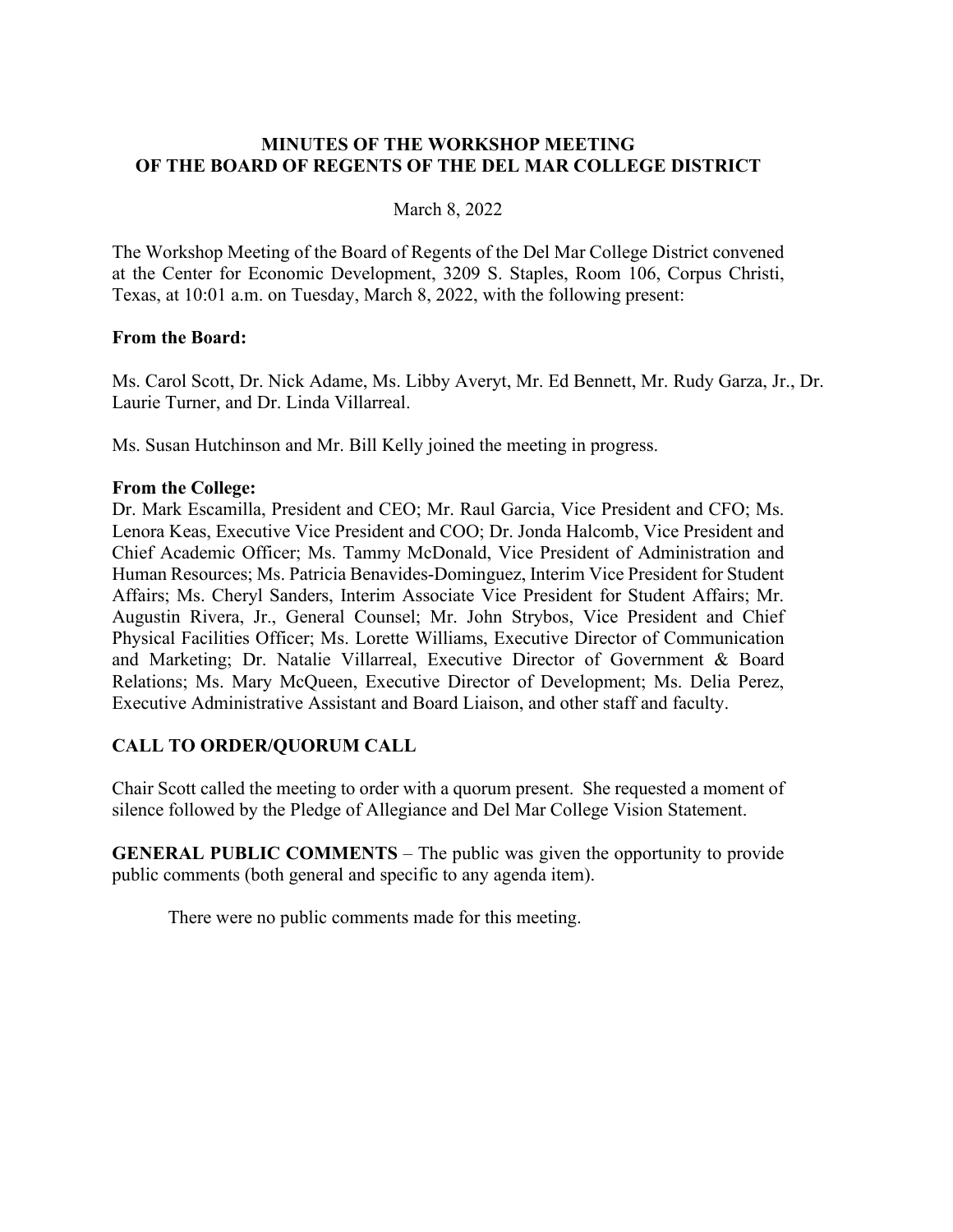# **ITEMS OF BUSINESS:**

1. Discussion and possible action related to 2022 redistricting project, including, development of proposed illustrative redistricting plan, logistics, timeline, and other related matters ………………………………………………………………………..Mr. Augustin Rivera, Jr. *(Goal 5: Workforce Development, Community Partnerships, and Advocacy)*

Mr. Rivera provided a review of the constitutional principles required, Bickerstaff Heath Delgado Acosta law firm engagement, and current status of the redistricting process to date. Mr. Rivera introduced Mr. Cobby Caputo to begin the presentation that included review of proposals the Board of Regents discussed and provided feedback regarding a new proposal, Plan C.

Mr. Caputo began with a review of options previously provided and updated maps after requested changes. Mr. Caputo described the requested changes to the Plans and asked the Board for feedback. Mr. Caputo and the Board of Regents discussed the proposed changes at length. The decision was made to move forward with Plan D, place Plan D on the College's website for public input and finish the redistricting process with a public hearing.

Mr. Caputo, Mr. Rivera and Mr. Cameron Arceneaux responded to questions from the Board of Regents.

2. Discussion related to Strategic Plan Key Performance Indicators (Goals 3 and 4) ……………………………………………………………………..………Dr. Kristina Wilson *(Goal 3: Academic Preparedness and Student Learning and Goal 4: Learning Environments)*

President Escamilla provided introductory comments and introduced Dr. Kristina Wilson. Dr. Wilson began her presentation by reviewing the history of the College's Strategic Plan and stated the focus of today's Workshop would be KPIs, thresholds, targets, trends, and strategies in place to meet the College's goals in the context of the unprecedented times recently faced. In some cases, they will be looking at large college peer groups. Peer cohorts are determined based on credit enrollment. Fall 2019 enrollment headcount average for Large Texas College Cohort was 11,056. Highest enrollment: Blinn College (19,183); Lowest enrollment: Navarro College (8,036). Del Mar College Fall 2019 Headcount: 12,008.

Academic preparedness focuses on ensuring that students in the College's credit programs meet college readiness standards and are eligible to earn college-level credits. Dr. Wilson reviewed the Texas Success Initiative (TSI), TSI Assessment 2 (TSIA2), KPIs, and Del Mar College's strategies that impact goals and targets. Dr. Wilson reviewed TSIA2 preliminary State outcomes and stated that approximately 288,000 English language arts and reading (ELAR) tests and 300,000 math tests were administered and approximately 20% of students were college ready in ELAR and 22% were college ready in math.

Dr. Wilson provided information regarding First-Time-In College (FTIC) students and stated that the threshold of 66% was not met and they will aspire to meet the target of 60% by 2024. Each Fall semester, the College normally enrolls 1200 to 1300 FTICs and since the start of the pandemic, the FTIC population has decreased to approximately 800 FTICs in the Fall 2020 and another 800 for the Fall 2021 semester. Dr. Wilson provided the breakdown by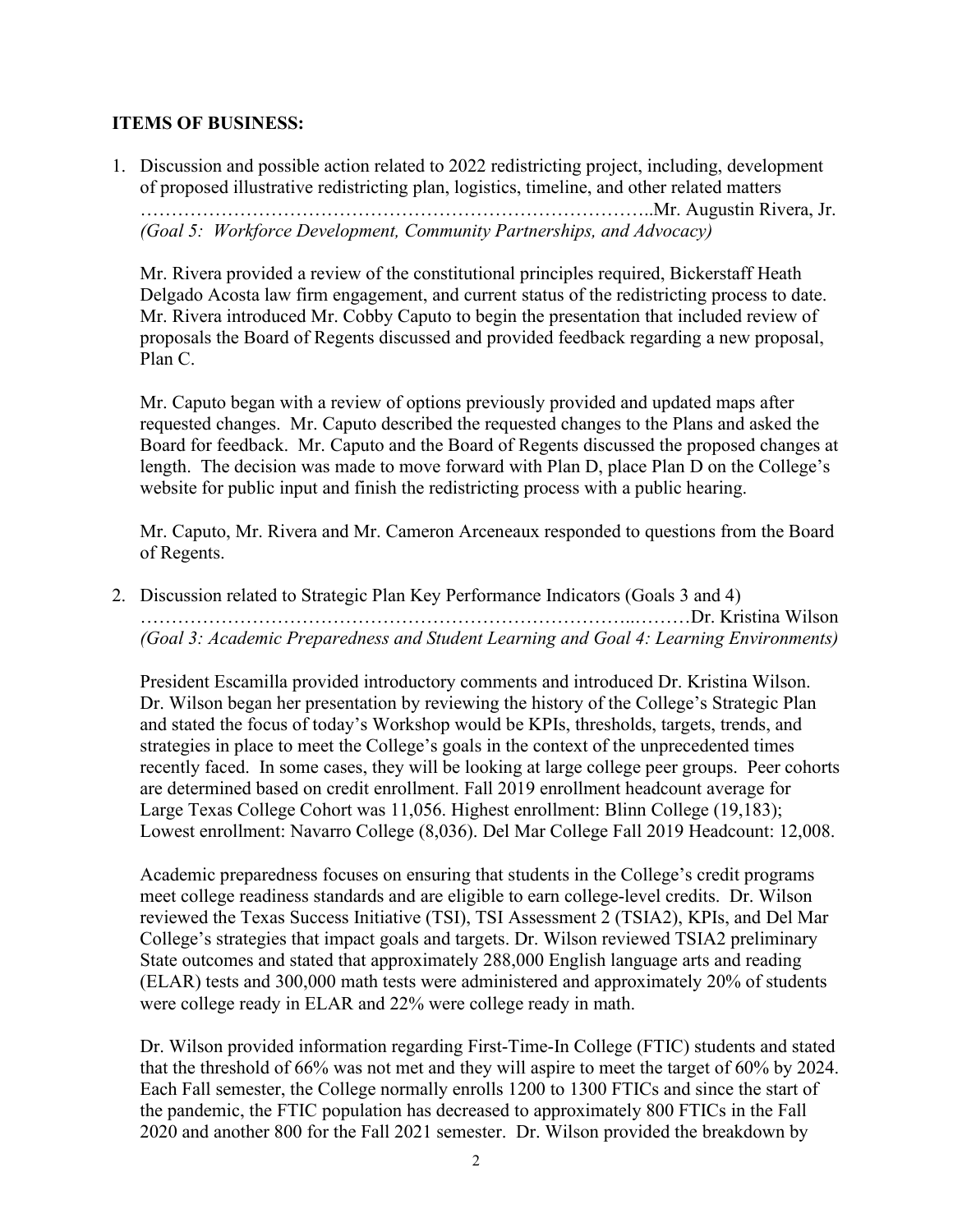subject area stating 68.5% of the Fall 2021 FTIC students require developmental education in math, nearly 40% require developmental education in reading, and another 40% require it in writing.

Dr. Wilson provided the overall combined rates of students requiring developmental education; rates have been relatively stable before the Fall of 2021. The new TSIA assessment instrument was launched in January 2021. They seek to decrease the percentage of students requiring developmental coursework. Dr. Wilson reviewed the unprepared students who satisfy TSI requirements and stated the students can meet the state's TSI requirements by retesting or completing their required developmental coursework. The thresholds for reading and writing were met but the math threshold was not met.

Dr. Wilson provided information regarding unprepared students completing a college-level course in two years. The reading and writing thresholds were met but the math threshold was not met. The target for the writing thresholds for 2024 has already been met.

Dr. Wilson reviewed the new Texas Success Center dashboards which include leading student progressive indicators. During the 7-year time period, the average percentage of Del Mar College students completing college-level math in year one was 13%. The statewide community college average was 30%. During the 7-year time period, the average percentage of students completing college-level reading in year one was 30%. The statewide community college average was 55%. The average percentage of students completing the college-level writing course in year one was 33%, as compared to the state community college average of almost 48%. And finally, combining all of these subject areas during this period of time, on average Del Mar College students completed all three subject areas in their first year, 6.6% of our FTICs completed this coursework as compared to the state average.

Dr. Escamilla provided commentary regarding early student indicator goal changes, strategies and how to fund the strategies. He stated other colleges full-time rates are higher and the way they package their courses and processes on the front end of the student experience really prepares them for completion.

Dr. Wilson introduced Dr. Halcomb, she discussed the strategies for academic preparedness. She provided information regarding what the College offers to help students who need developmental education: INRW – Integrated Reading and Writing courses; Co-Requisite Model – co-enroll in college-level courses; NCBO – Non-Course Based Options, Pearson MyMathLab; and DEC (Developmental Education Committee). She stated that additional academic preparedness strategies for students include math lab at the Math Learning Center, reading lab, Stone Writing Center, Student Success Center, and Tutor.com which is 24/7 online tutoring.

Dr. Wilson introduced Dean Cody Gregg.

His presentation included instruction in the age of COVID-19, KPIs and institutional strategies. He provided detailed information on the following:

- The DMC Context of Distance Education;
- Distance Education Modalities: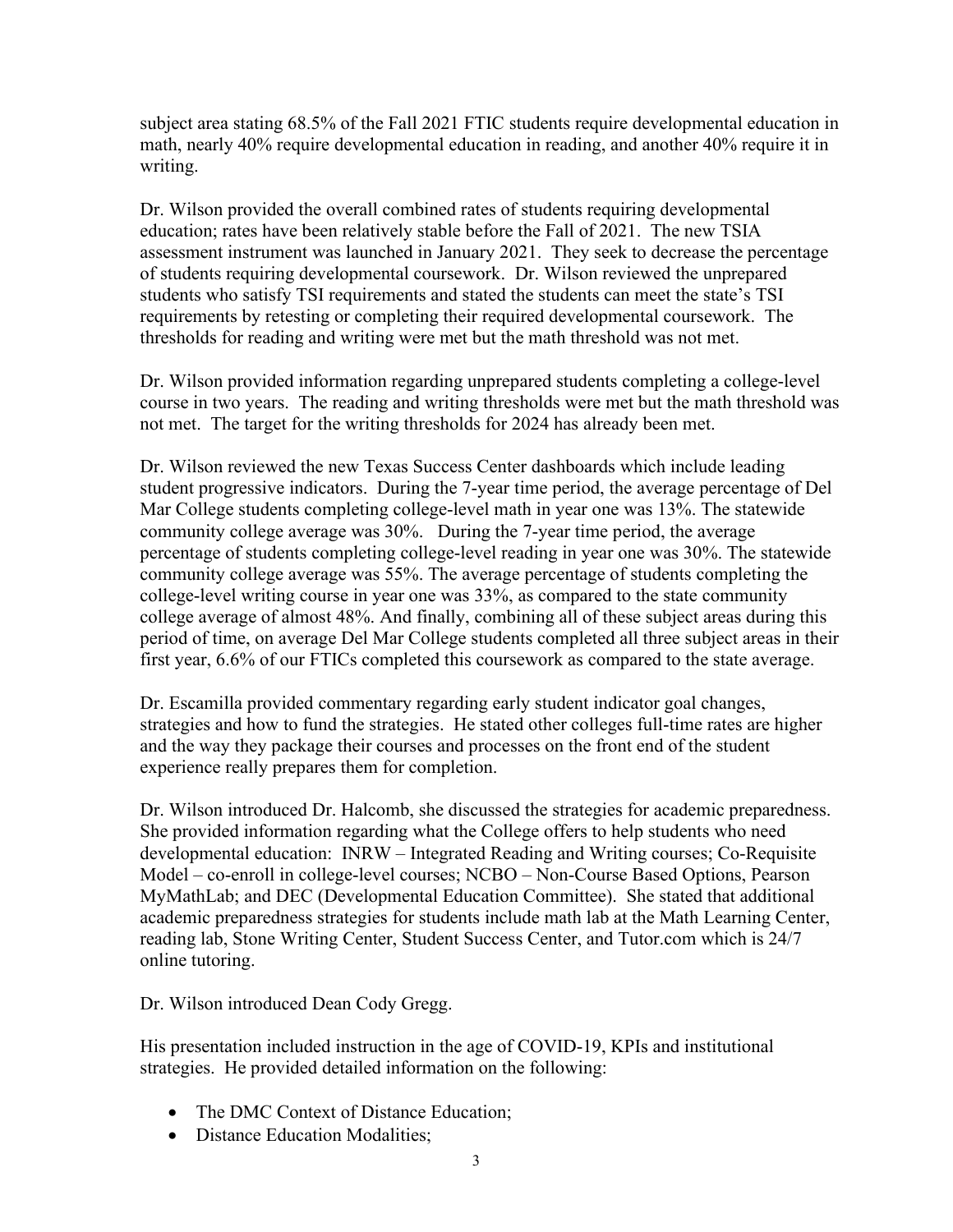- Unduplicated Credit Headcount for Fall 2021: 10.677 total, 81% enrolled in at least one Disance Education course
- Fall 2019 and Fall 2021 Credit Face to Face and Distance Education Unduplicated Headcount;
- 2020-2021 Credit Contact Hours Generated by DMC (4,341,686 and by Distance Education (3,275,022);
- 2020-2021 Continuing Education Contact Hours Generated by DMC (683,657) and by Distance Education (135,015);
- Percentage of Credit Contact Hours from 2018-2109 to Fall 2021;
- Credit Course Percentage Withdrawals Spring 2015-2021;
- Distance Education Persistence: Fall to Spring 2019-2020 to 2021-2022;
- Course Completion Rates: and
- Student Learning Strategies

Dr. Wilson concluded the presentation regarding learning assessments which include general education, program learning outcomes, and instructional program review.

Dr. Wilson, Ms. Benavides-Dominguez, Dr. Halcomb, Mr. Gregg and Dr. Escamilla responded to questions from the Board of Regents.

Due to the late hour it was decided to present the report on Goal 4 at the April Board of Regents meeting.

The Board recessed at 12:24 p.m.

The Board reconvened at 12:58 p.m.

3. Discussion related to review of faculty and staff compensation ………………………………………………………………..………Ms. Tammy McDonald *(Goal 4: Learning Environments)*

Ms. McDonald began her presentation regarding faculty and staff compensation. She reviewed compensation types, employee classifications, pay schedules, pay increase history, employer paid benefits, timeline and next steps.

Ms. McDonald stated that the College has met that goal of being ranked in the top 10% of its benchmark group. For the year 2021–2022, the average compensation of full-time faculty benchmark data, for a nine-month contract only, is \$70,340.00.

Salary schedules are structured with pay grades based on many factors related to the position responsibilities. For exempt employees who are salary, which are not eligible for overtime, the College has two schedules, an exempt and a separate schedule for information technology exempt employees.

Non-exempt, or hourly employees are eligible for overtime. There are three pay schedules. There's a non-exempt schedule, separate schedule for skilled craft like HVAC, electrician, etc., and information technology hourly.